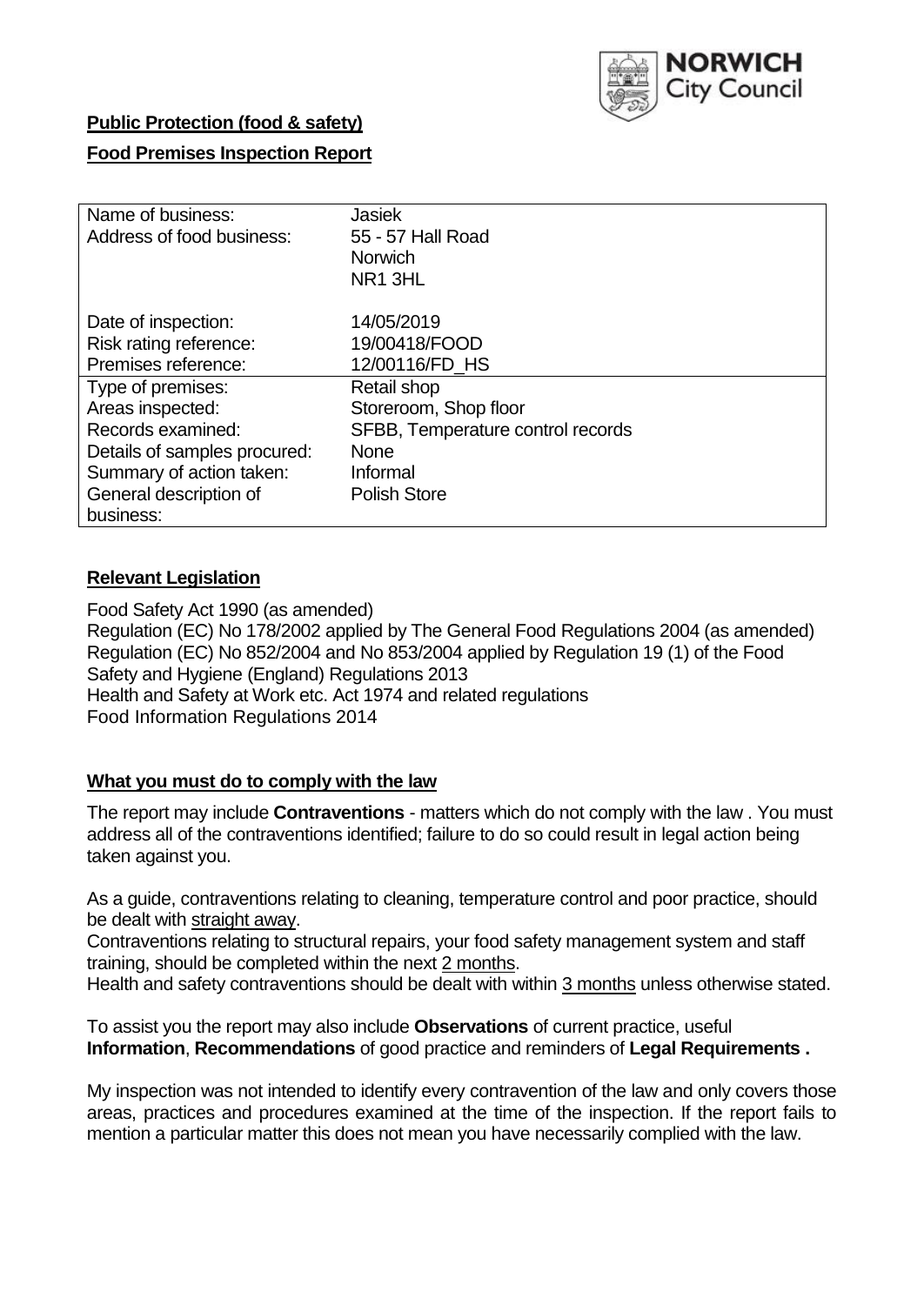# **Registration**

We have no records of registration of your business. As a food business operator you need to be registered with your local authority. You can do this on line by following the link below. https://www.norwich.gov.uk/foodbusinessregistration

Please complete the form as soon as possible it is a legal requirement that you are registered

## **FOOD SAFETY**

### **How we calculate your Food Hygiene Rating:**

The food safety section has been divided into the three areas which you are scored against for the hygiene rating: 1. food hygiene and safety procedures, 2. structural requirements and 3. confidence in management/control procedures. Each section begins with a summary of what was observed and the score you have been given. Details of how these scores combine to produce your overall food hygiene rating are shown in the table.

| <b>Compliance Area</b>                     |          |    | <b>You Score</b> |   |           |    |           |    |      |  |  |
|--------------------------------------------|----------|----|------------------|---|-----------|----|-----------|----|------|--|--|
| Food Hygiene and Safety                    |          |    | $\overline{0}$   | 5 | 10        | 15 | 20        | 25 |      |  |  |
| <b>Structure and Cleaning</b>              |          |    | $\Omega$         | 5 | 10        | 15 | 20        | 25 |      |  |  |
| Confidence in management & control systems |          |    | $\Omega$         | 5 | 10        | 15 | 20        | 30 |      |  |  |
|                                            |          |    |                  |   |           |    |           |    |      |  |  |
| <b>Your Total score</b>                    | $0 - 15$ | 20 | $25 - 30$        |   | $35 - 40$ |    | $45 - 50$ |    | > 50 |  |  |
| <b>Your Worst score</b>                    | 5.       | 10 | 10               |   | 15        |    | 20        |    |      |  |  |
|                                            |          |    |                  |   |           |    |           |    |      |  |  |

**Your Rating is 5 4 4 3 2 1 1 0** 

Your Food Hygiene Rating is 4 - a good standard



# **1. Food Hygiene and Safety**

Food hygiene standards are high. You demonstrated a very good standard of compliance with legal requirements. You have safe food handling practices and procedures and all the necessary control measures to prevent cross-contamination are in place. Some minor contraventions require your attention. **(Score 5)**

### Contamination risks

**Observation** I was pleased to see you were able to demonstrate effective controls to prevent cross-contamination.

#### Hand-washing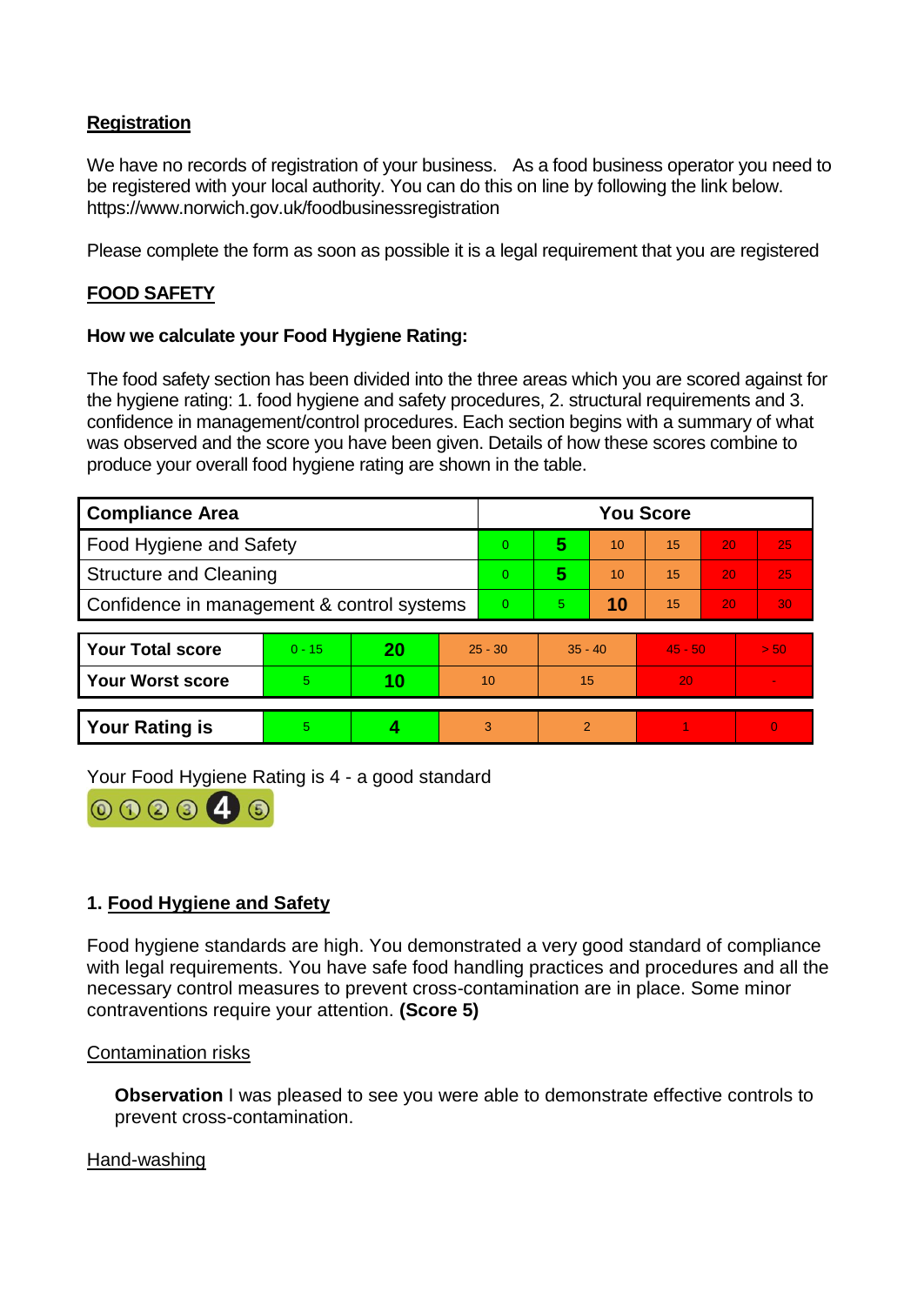**Observation** I was pleased to see hand washing was well managed.

### Personal Hygiene

**Observation** I was pleased to see that standards of personal hygiene were high.

### Temperature Control

**Observation** I was pleased to see you were able to limit bacterial growth and/or survival by applying appropriate temperature controls at points critical to food safety and that you were monitoring temperatures.

## Unfit food

**Contravention** The following foods were past the USE BY date and were thrown away:

white sausages were being stored beyond the 'Use by' date of 13/5

## Poor Practices

**Observation** The following matters represented poor practice and if allowed to continue may cause food to become contaminated or lead to its deterioration

smoked sausages were being stored beyond the 'Best before' date of 17/4

**Guidance** It is permitted to sell food after its BEST BEFORE date, but becomes an offence if it is not of the nature, substance or quality demanded by the consumer. Food sold passed it's 'best before' date could be of a reduced quality so you must check it is OK before you sell it. You must also inform your customers the product is passed its 'best before'.

# **2. Structure and Cleaning**

The structure facilities and standard of cleaning and maintenance are all of a good standard and only minor repairs and/or improvements are required. Pest control and waste disposal provisions are adequate. The minor contraventions require your attention. **(Score 5)**

# Cleaning of Structure

**Contravention** The following items were dirty and require more frequent and thorough cleaning:

• flooring and skirting board in front of ice cream freezer.

# Cleaning of Equipment and Food Contact Surfaces

**Contravention** The following items are dirty and must be cleaned:

- interior rim to ice cream and display chest freezer
- interior bottom to upright fridge in storeroom
- door to upright fridge in storeroom.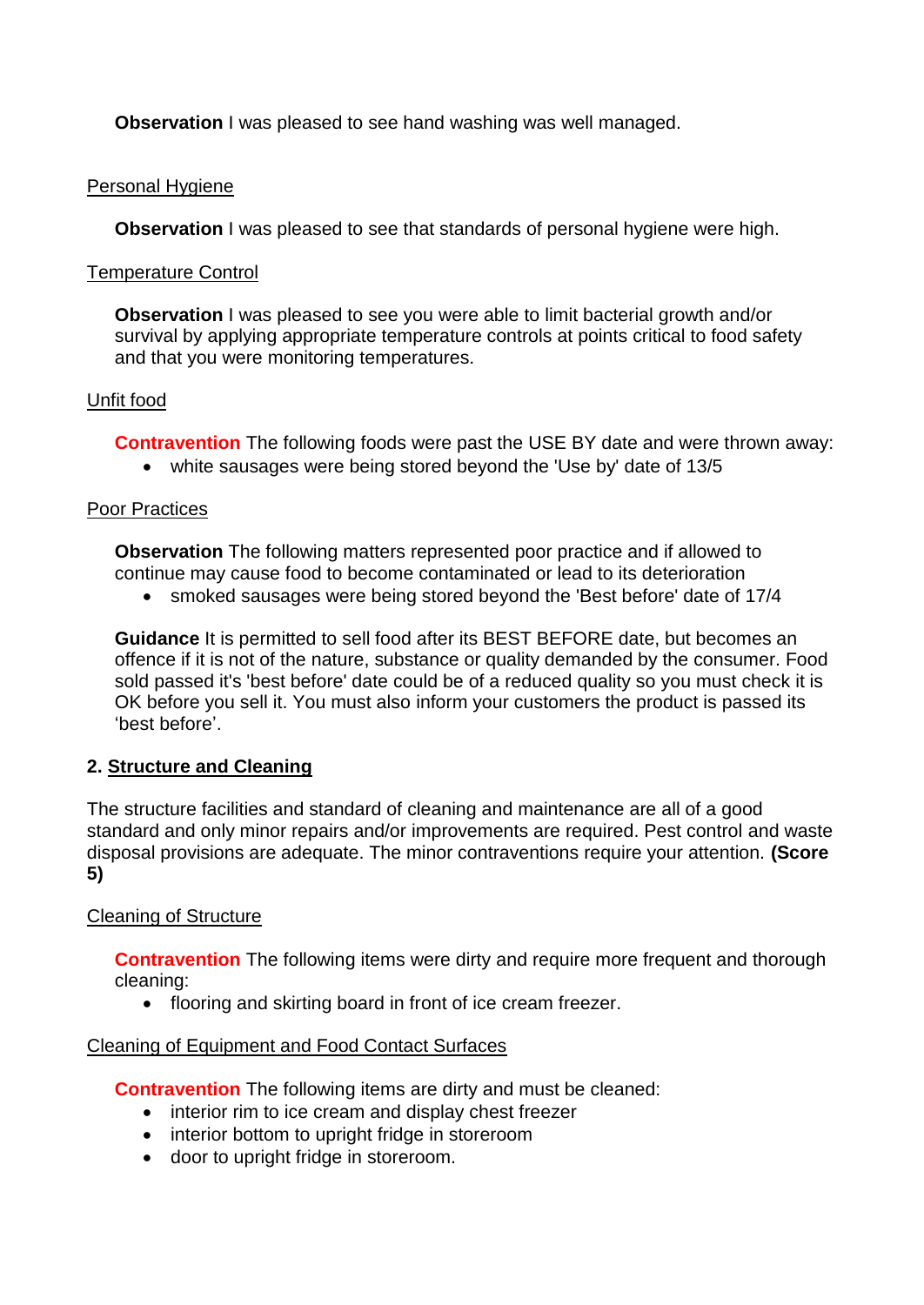## Cleaning Chemicals / Materials / Equipment and Methods

**Observation** I was pleased to see that the premises was kept clean and that your cleaning materials, methods and equipment were able to minimise the spread of harmful bacteria between surfaces.

#### **Maintenance**

**Contravention** The following had not been suitably maintained and must be repaired or replaced:

- bare wood shelving in storeroom. You need to seal/treat/paint the wood to leave a smooth impervious surface that can be easily cleaned
- loose hot tap to the wash hand basin in the servery.

#### Facilities and Structural provision

**Observation** I was pleased to see the premises had been generally well maintained and that adequate facilities had been provided.

#### Pest Control

**Observation** I was pleased to see that the premises was proofed against the entry of pests and that pest control procedures were in place.

### **3. Confidence in Management**

There are generally satisfactory food safety controls in place although there is evidence of some non-compliance with the law. The contraventions require your attention; although not critical to food safety they may become so if not addressed. **(Score 10)**

### Type of Food Safety Management System Required

**Legal Requirement** Food business operators must put in place, implement and maintain a permanent procedure or procedures based on HACCP principles:

- Identify hazards to food.
- Identify the critical limits (what is acceptable and unacceptable).
- Monitor critical control points to ensure critical limits are met.
- Keep appropriate records to demonstrate control measures are effective.

**Information** As you are a new business you have been given the benefit of the doubt despite your food safety management system not fully complying with the law. You must act on this now as your hygiene rating score will be reduced to a maximum of 1 if there is a similar situational at the next visit.

**Recommendation** You can buy a printed copy of Safer Food Better Business or a diary refill pack via our website www.norwich.gov.uk/sfbb I recommend that you purchase one for retailers